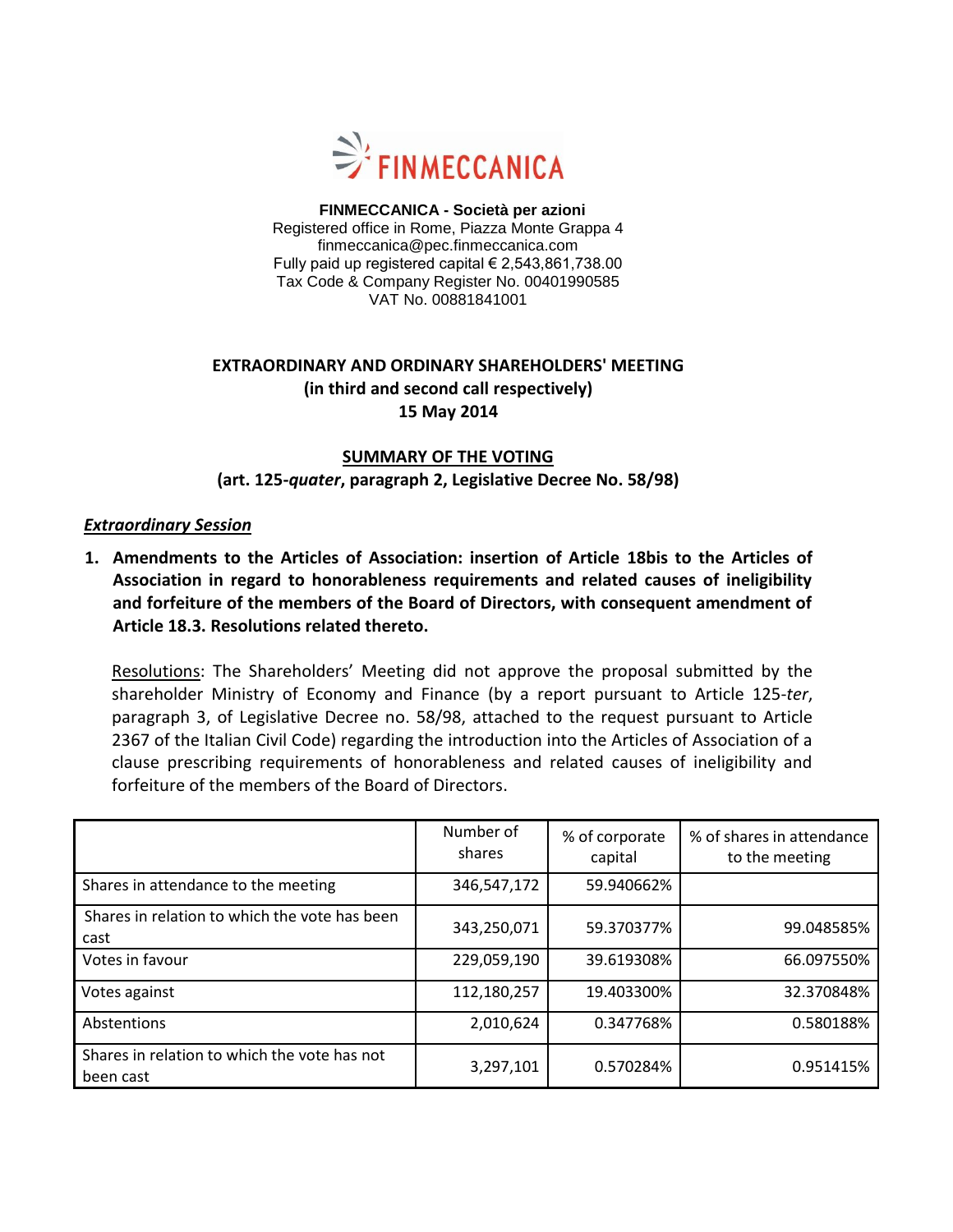

#### *Ordinary Session*

**1. Financial Statements at 31 December 2013; Reports of the Board of Directors, Board of Statutory Auditors and Independent Auditors. Resolutions related thereto. Presentation of the Consolidated Financial Statements at 31 December 2013.** Resolutions: The Shareholders' Meeting approved the Report of the Board of Directors and the Finmeccanica S.p.a. Financial Statements at 31 December 2013 pursuant to the draft published in accordance with the applicable laws. The Shareholders' Meeting also approved

the proposal submitted by the Board of Directors of covering the 2013 loss of  $\epsilon$ 355,418,120.05 by using the entire merger surplus reserve for € 265,055,593.74 and the retained earnings reserve for Euro 90,362,526.31.

|                                                           | Number of<br>shares | % of corporate<br>capital | % of shares in attendance<br>to the meeting |
|-----------------------------------------------------------|---------------------|---------------------------|---------------------------------------------|
| Shares in attendance to the meeting                       | 346,547,529         | 59.940723%                |                                             |
| Shares in relation to which the vote has been<br>cast     | 344,119,928         | 59.520832%                | 99.299490%                                  |
| Votes in favour                                           | 343,083,710         | 59.341602%                | 99.000478%                                  |
| Votes against                                             | 11,968              | 0.002070%                 | 0.003453%                                   |
| Abstentions                                               | 1,024,250           | 0.177159%                 | 0.295558%                                   |
| Shares in relation to which the vote has not<br>been cast | 2,427,601           | 0.419890%                 | 0.700510%                                   |

#### **2. Determination of the number of members of the Board of Directors.**

Resolutions: The Shareholders' Meeting, upon proposal submitted by the Shareholder Ministry of Economy and Finance, set the number of the Directors at eleven.

|                                                           | Number of<br>shares | % of corporate<br>capital | % of shares in attendance<br>to the meeting |
|-----------------------------------------------------------|---------------------|---------------------------|---------------------------------------------|
| Shares in attendance to the meeting                       | 345,720,226         | 59.797629%                |                                             |
| Shares in relation to which the vote has been<br>cast     | 343,293,126         | 59.377824%                | 99.297958%                                  |
| Votes in favour                                           | 341,642,931         | 59.092397%                | 98.820637%                                  |
| Votes against                                             | 48,175              | 0.008332%                 | 0.013935%                                   |
| Abstentions                                               | 1,602,020           | 0.277093%                 | 0.463386%                                   |
| Shares in relation to which the vote has not<br>been cast | 2,427,100           | 0.419804%                 | 0.702042%                                   |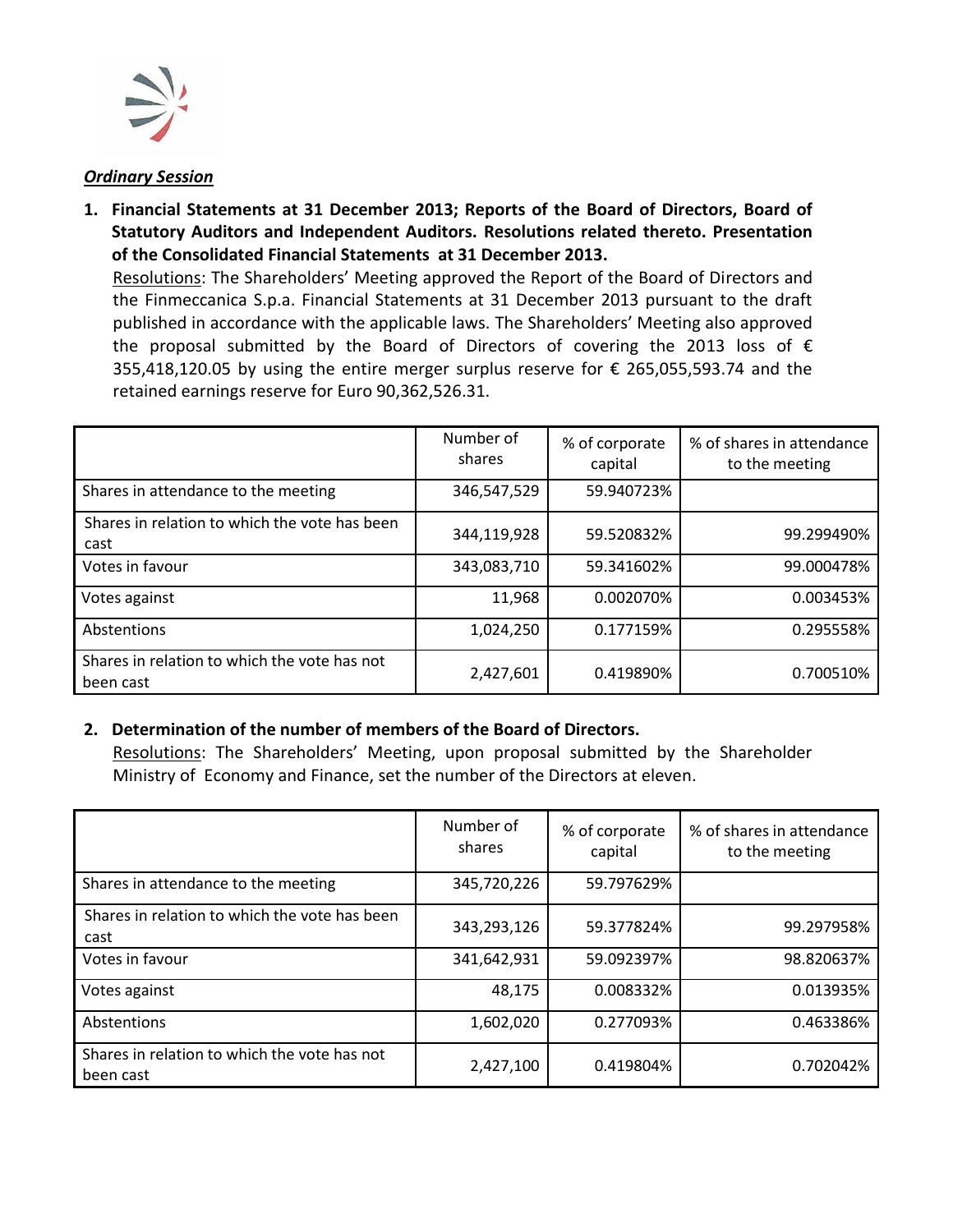

# **3. Determination of the term of office of the Board of Directors.**

Resolutions: The Shareholders' Meeting, upon proposal submitted by the Shareholder Ministry of Economy and Finance, set the term of the office of the Directors to three financial years, this term expiring on the date of the Shareholders' Meeting convened to approve Finmeccanica S.p.a. Financial Statements at 31 December 2016.

|                                                           | Number of<br>shares | % of corporate<br>capital | % of shares in attendance<br>to the meeting |
|-----------------------------------------------------------|---------------------|---------------------------|---------------------------------------------|
| Shares in attendance to the meeting                       | 345,720,214         | 59.797627%                |                                             |
| Shares in relation to which the vote has been<br>cast     | 343,293,114         | 59.377822%                | 99.297958%                                  |
| Votes in favour                                           | 341,674,735         | 59.097898%                | 98.829840%                                  |
| Votes against                                             | 17,472              | 0.003022%                 | 0.005054%                                   |
| Abstentions                                               | 1,600,907           | 0.276901%                 | 0.463064%                                   |
| Shares in relation to which the vote has not<br>been cast | 2,427,100           | 0.419804%                 | 0.702042%                                   |

# **4. Appointment of the members of the Board of Directors.**

Resolutions: The Shareholders' Meeting appointed as Directors for the three-year period 2014-2016: Guido ALPA, Marina Elvira CALDERONE, Paolo CANTARELLA, Marta DASSU', Giovanni DE GENNARO, Alessandro DE NICOLA, Dario FRIGERIO, Fabrizio LANDI, Silvia MERLO, Mauro MORETTI, Marina RUBINI.

|                                                           | Number of<br>shares | % of corporate<br>capital | % of shares in attendance<br>to the meeting |
|-----------------------------------------------------------|---------------------|---------------------------|---------------------------------------------|
| Shares in attendance to the meeting                       | 345,719,226         | 59.797456%                |                                             |
| Shares in relation to which the vote has been<br>cast     | 345,719,088         | 59.797431%                | 99.999960%                                  |
| Votes in Favour of List No. 1 (*)                         | 121,259,375         | 20.973673%                | 35.074525%                                  |
| Votes in Favour of List No. 2 (**)                        | 195,204,696         | 33.763653%                | 56.463361%                                  |
| <b>Votes Against</b>                                      | 9,510,957           | 1.645066%                 | 2.751064%                                   |
| Abstentions                                               | 19,744,060          | 3.415038%                 | 5.711010%                                   |
| Shares in relation to which the vote has not<br>been cast | 138                 | 0.000023%                 | 0.000040%                                   |

(\*) List submitted by a Group of Investment Management Companies and Institutional Investors

(\*\*) List submitted by the Ministry of Economy and Finance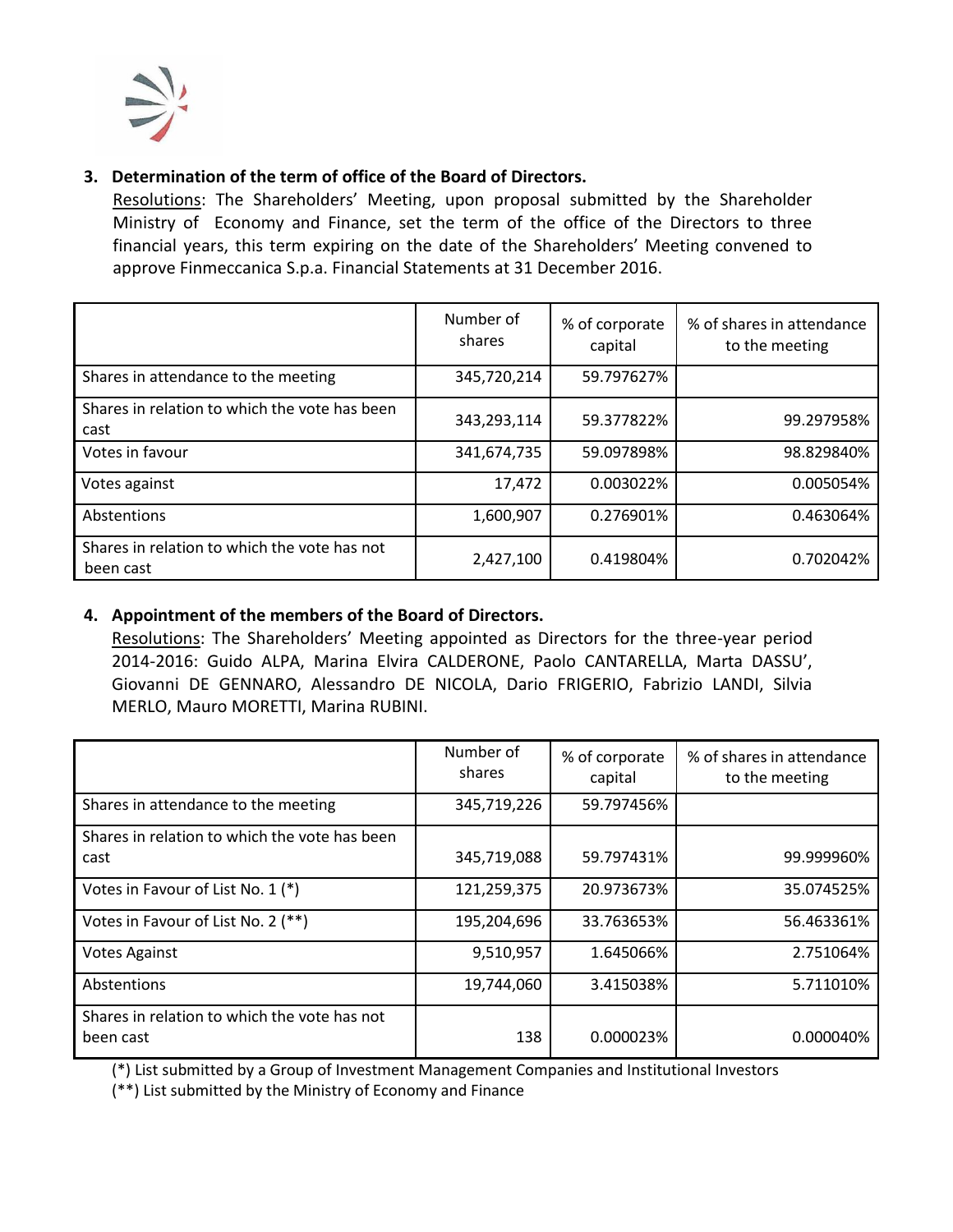

### **5. Appointment of the Chairman of the Board of Directors**

Resolutions: The Shareholders' Meeting, upon proposal submitted by the Shareholder Ministry of Economy and Finance, appointed Giovanni De Gennaro as Chairman of the Board of Directors.

|                                                           | Number of<br>shares | % of corporate<br>capital | % of shares in attendance<br>to the meeting |
|-----------------------------------------------------------|---------------------|---------------------------|---------------------------------------------|
| Shares in attendance to the meeting                       | 345,719,226         | 59.797456%                |                                             |
| Shares in relation to which the vote has been<br>cast     | 343,292,126         | 59.377651%                | 99.297956%                                  |
| Votes in favour                                           | 321,396,875         | 55.590531%                | 92.964710%                                  |
| Votes against                                             | 12,444,856          | 2.152529%                 | 3.599700%                                   |
| Abstentions                                               | 9,450,395           | 1.634591%                 | 2.733546%                                   |
| Shares in relation to which the vote has not<br>been cast | 2,427,100           | 0.419804%                 | 0.702044%                                   |

#### **6. Determination of the remuneration of the Board of Directors**

Resolutions: The Shareholders' Meeting, upon proposal submitted by the Shareholder Ministry of Economy and Finance, set the remuneration of the Directors as follows:  $\epsilon$ 90,000 before-tax per year to the Chairman and € 80,000 before-tax per year to each of the other Directors.

|                                                           | Number of<br>shares | % of corporate<br>capital | % of shares in attendance<br>to the meeting |
|-----------------------------------------------------------|---------------------|---------------------------|---------------------------------------------|
| Shares in attendance to the meeting                       | 345,410,714         | 59.744094%                |                                             |
| Shares in relation to which the vote has been<br>cast     | 342,983,337         | 59.324241%                | 99.297249%                                  |
| Votes in favour                                           | 208,481,909         | 36.060151%                | 60.357685%                                  |
| Votes against                                             | 92,295,400          | 15.963908%                | 26.720480%                                  |
| Abstentions                                               | 42,206,028          | 7.300181%                 | 12.219085%                                  |
| Shares in relation to which the vote has not<br>been cast | 2,427,377           | 0.419852%                 | 0.702751%                                   |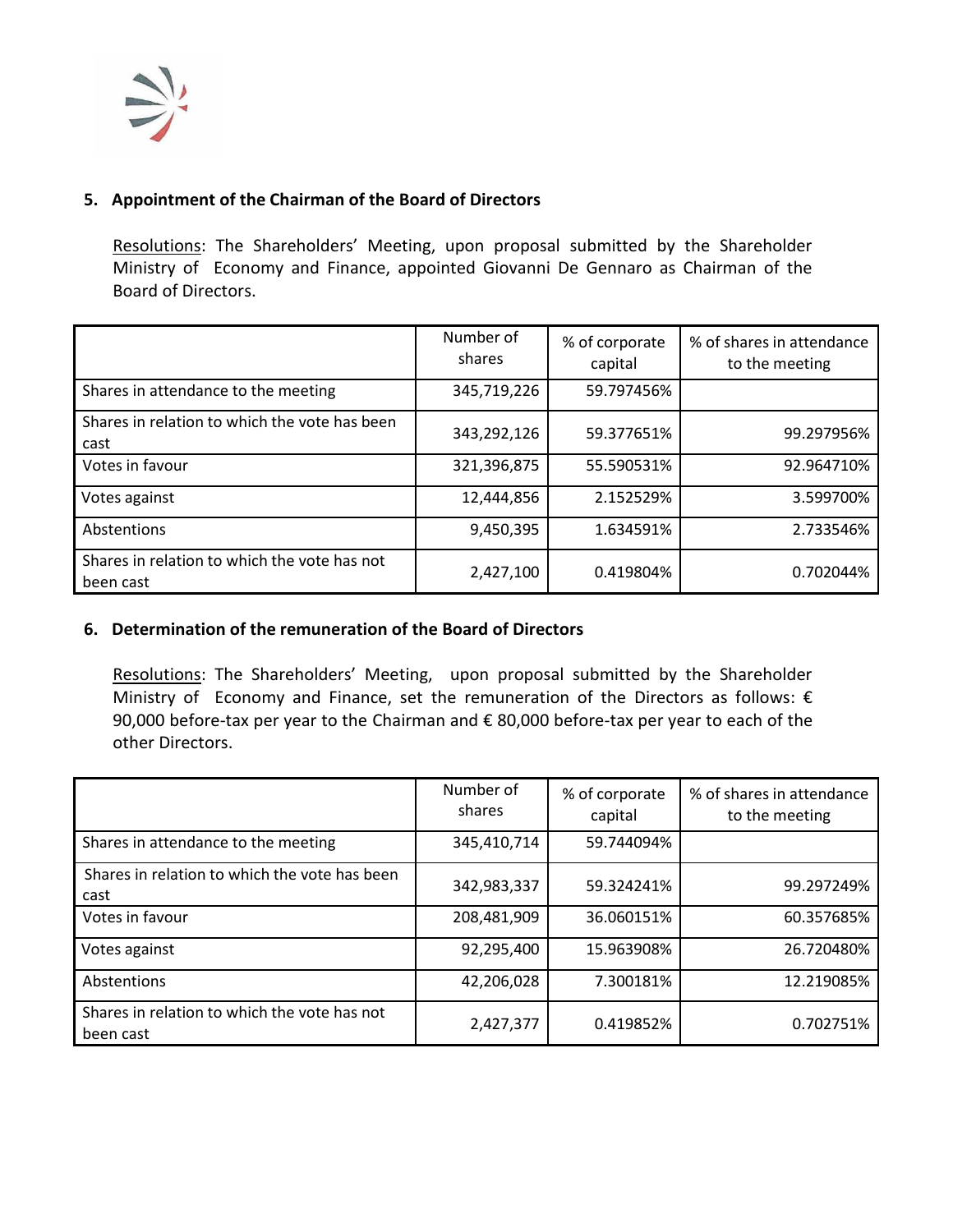

# **7. Integration of the fees of the Independent Auditors for the financial year 2012.**

Resolutions: The Shareholders' Meeting approved the well-grounded proposal by the Board of Statutory Auditors, pursuant to Article 13, paragraph 1, of Legislative Decree no. 39/2010, to integrate the fees payable to KPMG S.p.A. for additional activities of statutory audit of the financial statements of Finmeccanica S.p.a. for the financial year 2012, for an amount of € 350,000.

|                                                           | Number of<br>shares | % of corporate<br>capital | % of shares in attendance<br>to the meeting |
|-----------------------------------------------------------|---------------------|---------------------------|---------------------------------------------|
| Shares in attendance to the meeting                       | 346,543,226         | 59.939979%                |                                             |
| Shares in relation to which the vote has been<br>cast     | 343,290,126         | 59.377305%                | 99.061272%                                  |
| Votes in favour                                           | 332,393,841         | 57.492625%                | 95.916993%                                  |
| Votes against                                             | 18,806              | 0.003252%                 | 0.005427%                                   |
| Abstentions                                               | 10,877,479          | 1.881427%                 | 3.138852%                                   |
| Shares in relation to which the vote has not<br>been cast | 3,253,100           | 0.562673%                 | 0.938728%                                   |

**8. Limits to the fees of Directors with delegated powers pursuant to Article 23-***bis* **of Legislative Decree no. 201/2011.**

Resolutions: The Shareholders' Meeting, upon proposal submitted by the Board of Directors, approved the transposition and the consequent application of the provisions set out in Article 23-*bis*, paragraphs 5-*quater*, 5-*quinquies* and 5-*sexies* of Legislative Decree no. 201/2011, converted with amendments by Law no. 214/2011, as amended by Legislative Decree no. 69/2013, converted with amendments by Law no. 98/2013.

|                                                           | Number of<br>shares | % of corporate<br>capital | % of shares in attendance<br>to the meeting |
|-----------------------------------------------------------|---------------------|---------------------------|---------------------------------------------|
| Shares in attendance to the meeting                       | 346,541,007         | 59.939595%                |                                             |
| Shares in relation to which the vote has been<br>cast     | 343,243,907         | 59.369311%                | 99.048569%                                  |
| Votes in favour                                           | 326,187,108         | 56.419075%                | 94.126554%                                  |
| Votes against                                             | 5,907,000           | 1.021706%                 | 1.704560%                                   |
| Abstentions                                               | 11,149,799          | 1.928529%                 | 3.217454%                                   |
| Shares in relation to which the vote has not<br>been cast | 3,297,100           | 0.570284%                 | 0.951431%                                   |